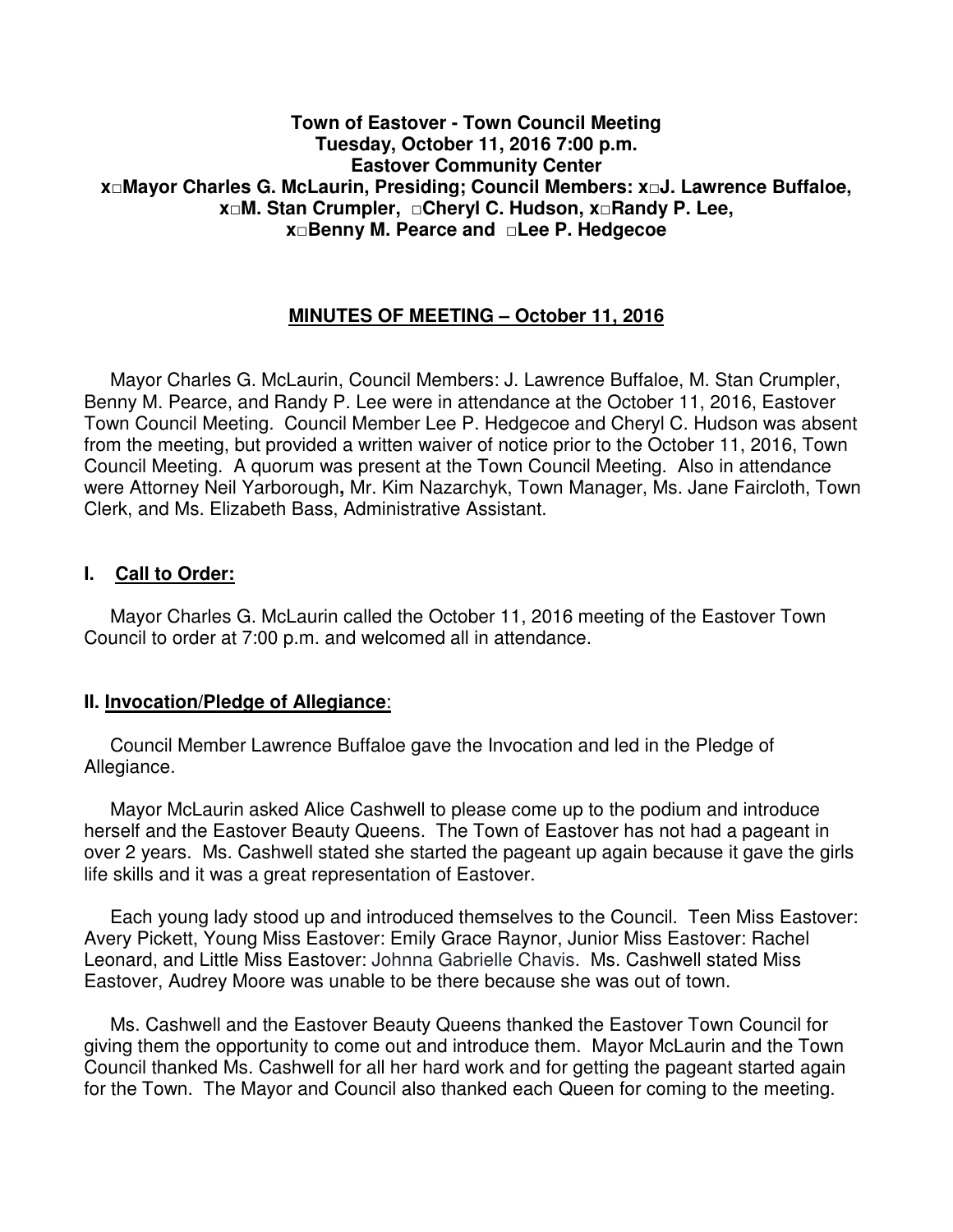# **III. Approval of Agenda:**

 Mayor McLaurin asked the Council if they had any questions concerning the Agenda. There were none. Mayor McLaurin asked for a motion to approve/disapprove the Agenda as stated.

 Council Member Randy Lee made a motion to approve the Agenda as stated. The motion was 2<sup>nd</sup> by Council Member Stan Crumpler. The vote was 5-0 for approval.

## **IV. Public Comments:**

 Administrative Assistant Elizabeth Bass had signed up to speak. She wanted to thank all the Council Members and Mayor for their thoughtfulness, kindness, and prayers they sent her and her family during their time of loss. She thanked the Council and the Mayor for the cards and flowers that were sent to her. She told the Council she truly appreciated them.

 Ms. Shirley McLaurin, First Lady of Eastover, also signed up to speak. Ms. McLaurin informed the Council her church (Lebanon Baptist Church) would be serving a meal to those still without power and would also be offering a hot shower. She stated Mr. Mike Gavin from Gavin's IGA donated chickens to the church to help those in need. Ms. McLaurin asked the Council to please let anyone in need know of the dinner and showers. The person or persons may go to Lebanon Baptist Church on Thursday October 13, 2016 between the hours of 5:00 p.m. to 7:00 p.m.

## **V. Consent Agenda:**

1. Consider approval of the Closed Session Minutes for the August 9, 2016 Town Council Meeting.

 2. Consider approval of the Closed Session Minutes for the September 13, 2016 Town Council Meeting.

- 3. Consider approval of the Minutes for the September 13, 2016 Town Council Meeting.
- 4. Consider approval of the August, 2016 Financial Reports.

 Mayor McLaurin asked the Council if they had any questions concerning the Consent Agenda. There were none. Mayor McLaurin asked for a motion to approve/disapprove the Consent Agenda as stated.

 Council Member Lawrence Buffaloe made a motion to approve the Consent Agenda as stated. The motion was  $2^{nd}$  by Council Member Benny Pearce. The vote was 5-0 for approval.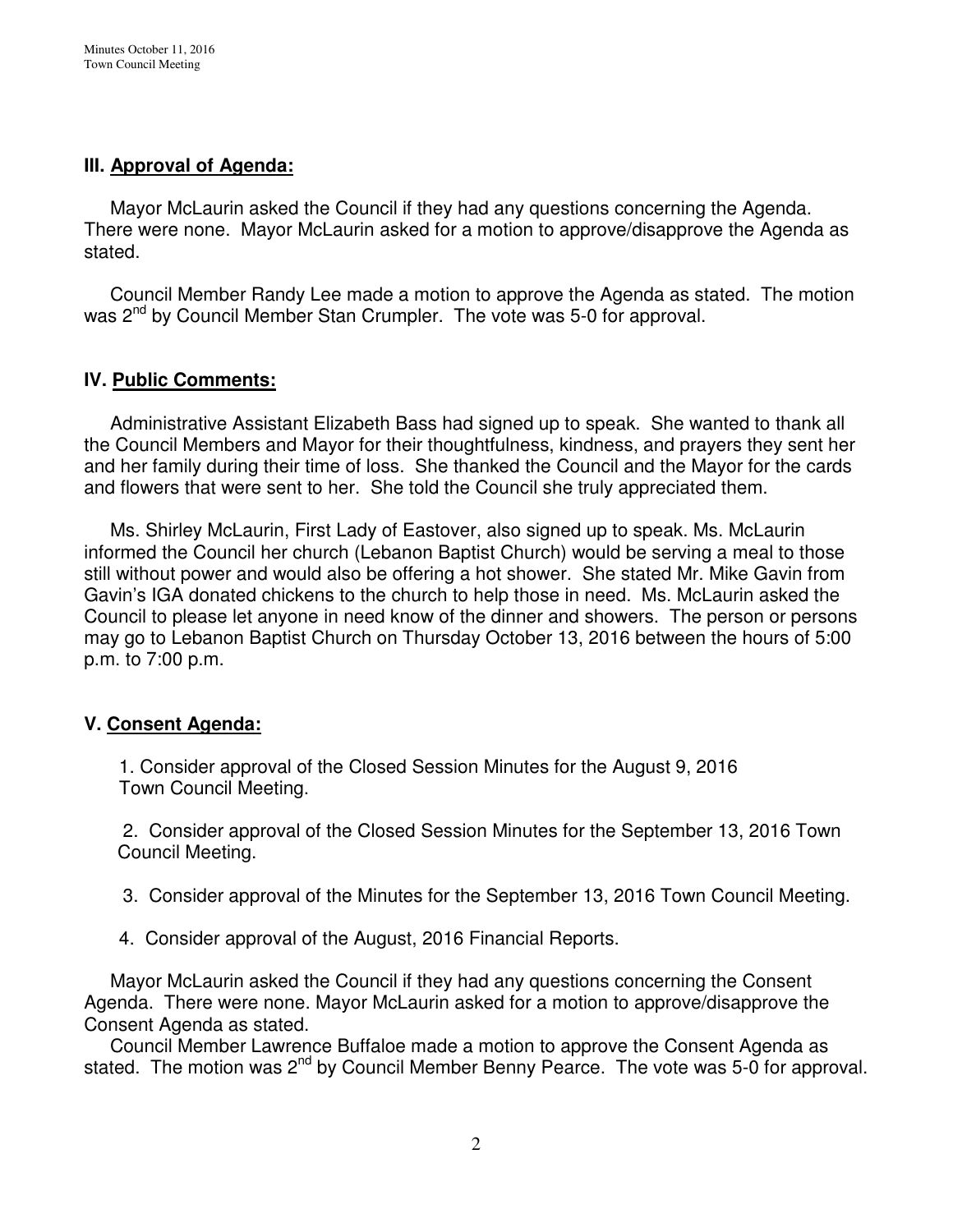# **VI. Discussion Agenda:**

#### **Agenda Item #1:**

### **Presentation by Mr. Ashley Porter, Principal Eastover Central Elementary School.**

Mr. Ashley Porter, Principal of Eastover Central Elementary School, stated he really appreciated the Council giving him a few moments to speak. He told the Council about the 2016-17 school years. He stated the year has gotten off to a wonderful start.

Mr. Porter stated Progress Reports have already been sent home. He also said the 3<sup>rd</sup> grade students had to take a statewide test. Mr. Porter stated Eastover Central's 3<sup>rd</sup> graders received a total score of 62%, the average is a little below 50%. The Council and Mayor were very impressed and expressed their gratitude to Mr. Porter and his staff for such a wonderful accomplishment.

 Principal Porter told the Council he would like to continue the working relationship with them. He informed the Council of invitations they would be receiving to various events the school would be having. He thanked Mayor McLaurin for coming to their  $5<sup>th</sup>$  grade graduation last year. The Mayor and Council Members thanked Principal Porter and told him they would love to continue the relationship they have now.

## **Agenda Item #2:**

## **Discussion of allowing use of "Inflatables" on Town property**

Town Manager Kim Nazarchyk stated the Town is not protected by insurance for inflatables. He stated there were two upcoming events where the inflatables would be used, Heritage and Heroes Day on October 29, 2016, and the Police Department has a scheduled event at the Eastover Ballpark for November 4 2016.

 After much discussion from the Council it was decided the Town Attorney and the Mr. Nazarchyk would develop a policy for the use of inflatables on the Town's property.

## **VII. Receive Mayor's Update:**

Mayor McLaurin Stated two of our Council Members were affected by Hurricane Matthew, Council Member Cheryl Hudson and Council Member Lee Hedgecoe. He stated they were doing well but had flooding in their home. He also stated community member Ms. Liz Reeser also had some damage. Mayor McLaurin said 17 people so far have died in North Carolina. To his knowledge none have come from Eastover.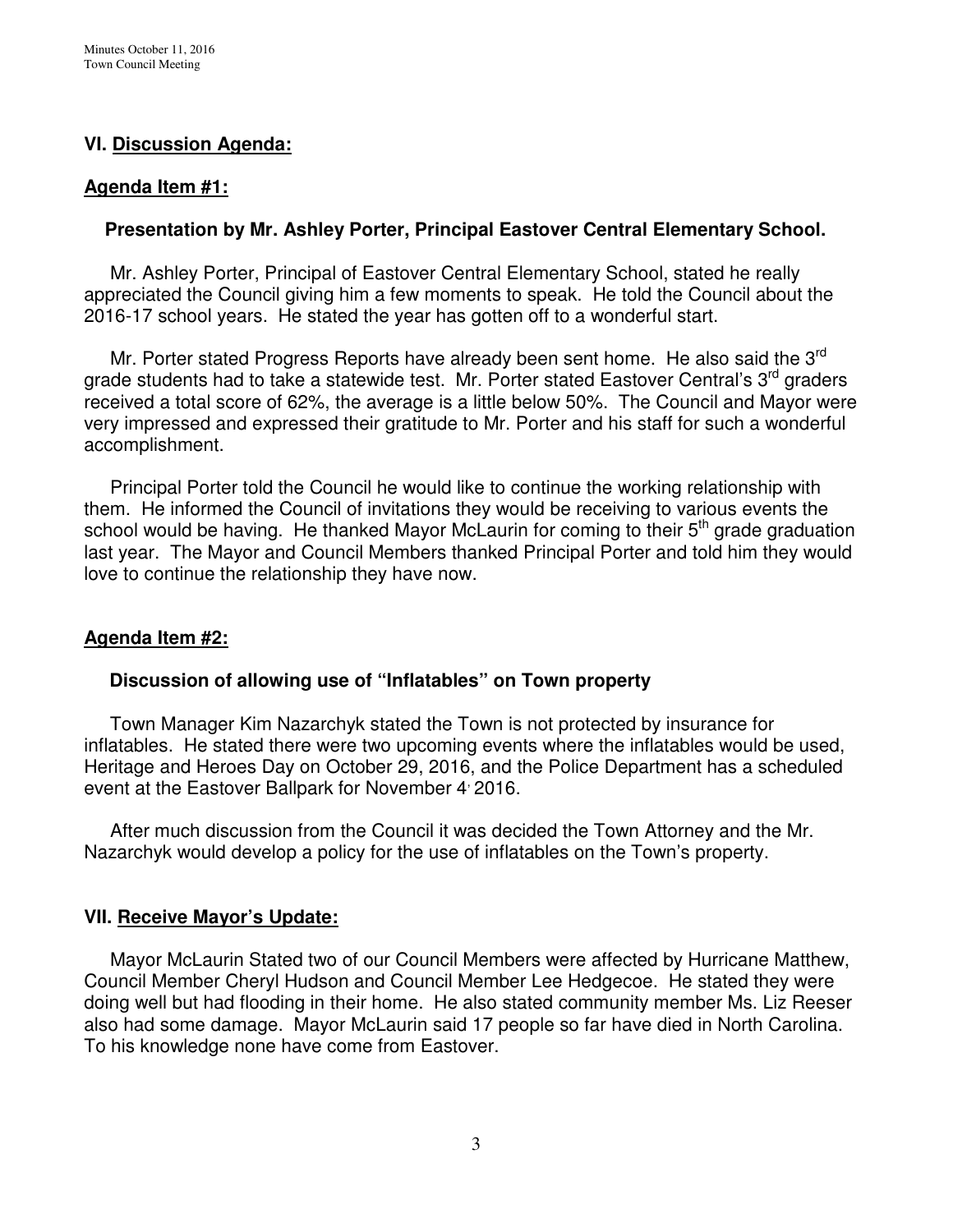Mayor McLaurin reminded the Council the Boy Scouts will be honoring Kurt Tatum Jr. on Friday October 14, 2016.

# **VIII. Receive Town Council Update:**

None.

# **IX. Receive Town Managers Update:**

 Mr. Nazarchyk stated due to the Hurricane the Town Hall had some damage. He said the roof came off causing rain to get into the office. The only equipment affected is two phones, all computers are up and working. He stated the 1400 pound fireproof file cabinets are not damaged.

 Eastover had road damage, James Dail Road-washed out, Baywood Road-washed out, and Draughon Road has a sinkhole. The County will be sending information about disaster relief.

# **X. Closed Session**

 Mayor McLaurin asked for a motion to go into **Closed Session** in accordance with GS 143- 318.11 (a) (5) Attorney Client Privilege. A motion to go into closed session was made by Council Member Randy Lee. The motion was 2nd by Council Member Stan Crumpler. The vote was 5-0 for approval.

 A motion to return to **Open Session** was made by Council Member Randy Lee. The motion was 2<sup>nd</sup> by Council Member Stan Crumpler. The vote was 5-0 for approval.

# **XI. Consider a Motion to Adjourn:**

Mayor McLaurin asked for a motion to adjourn.

 A motion to adjourn was made by Council Member Randy Lee at 8:15 p.m. The motion was 2<sup>nd</sup> by Council Member Lawrence Buffaloe. The vote was 5-0 for approval.

**\_\_\_\_\_\_\_\_\_\_\_\_\_\_\_\_, Administrative Assistant** 

**Elizabeth S. Bass**